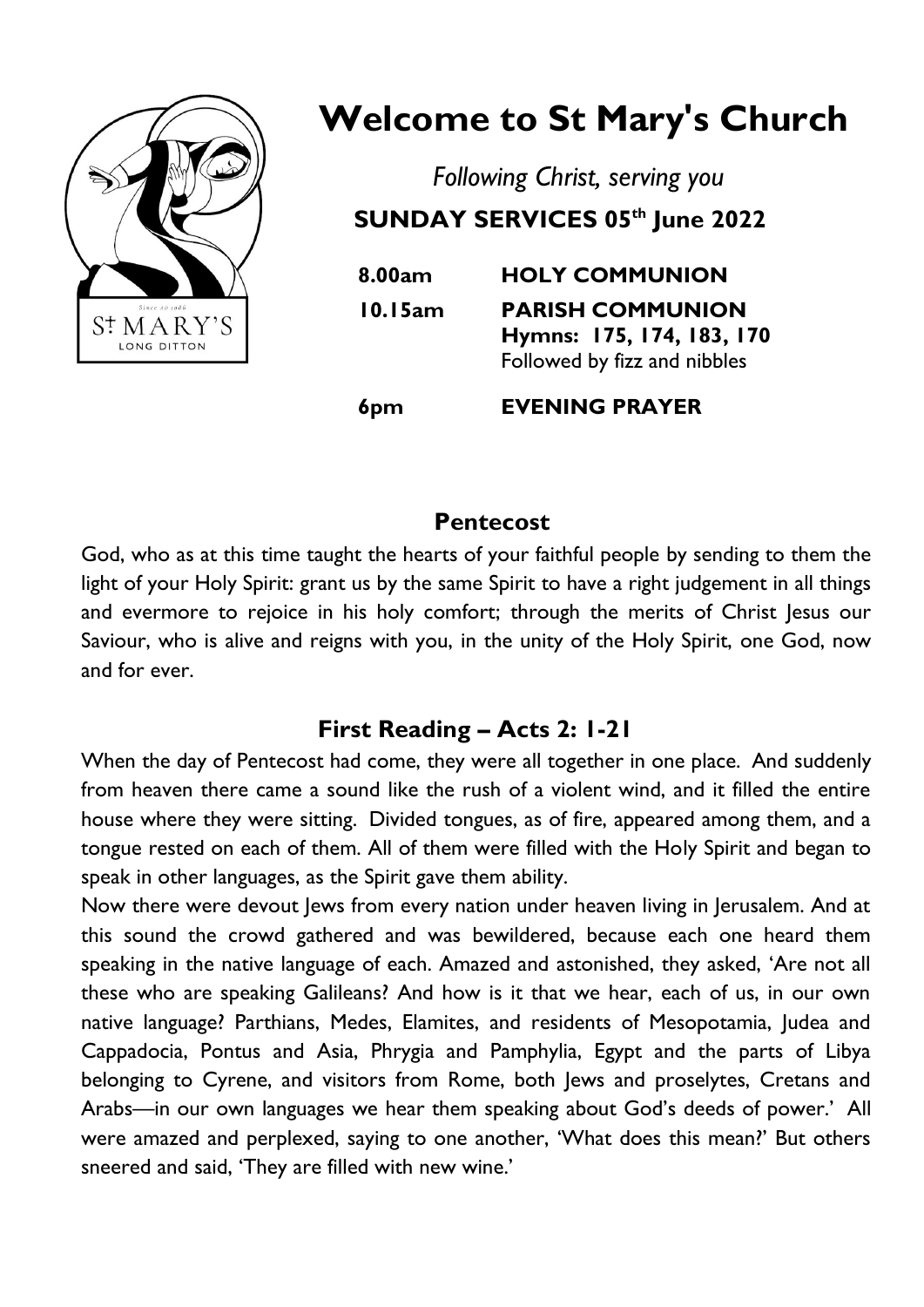But Peter, standing with the eleven, raised his voice and addressed them: 'Men of Judea and all who live in Jerusalem, let this be known to you, and listen to what I say. Indeed, these are not drunk, as you suppose, for it is only nine o'clock in the morning.  $16$  No, this is what was spoken through the prophet Joel: "In the last days it will be, God declares that I will pour out my Spirit upon all flesh, and your sons and your daughters shall prophesy, and your young men shall see visions, and your old men shall dream dreams. Even upon my slaves, both men and women, in those days I will pour out my Spirit; and they shall prophesy. And I will show portents in the heaven above and signs on the earth below, blood, and fire, and smoky mist. The sun shall be turned to darkness and the moon to blood, before the coming of the Lord's great and glorious day. Then everyone who calls on the name of the Lord shall be saved."

#### **Second Reading – Romans 8: 14-17**

For all who are led by the Spirit of God are children of God. For you did not receive a spirit of slavery to fall back into fear, but you have received a spirit of adoption. When we cry, 'Abba! Father!' it is that very Spirit bearing witness with our spirit that we are children of God, and if children, then heirs, heirs of God and joint heirs with Christ—if, in fact, we suffer with him so that we may also be glorified with him.

#### **Gospel Reading – John 14: 8-27**

Philip said to him, 'Lord, show us the Father, and we will be satisfied.' Jesus said to him, 'Have I been with you all this time, Philip, and you still do not know me? Whoever has seen me has seen the Father. How can you say, "Show us the Father"? Do you not believe that I am in the Father and the Father is in me? The words that I say to you I do not speak on my own; but the Father who dwells in me does his works. Believe me that I am in the Father and the Father is in me; but if you do not, then believe me because of the works themselves. Very truly, I tell you, the one who believes in me will also do the works that I do and, in fact, will do greater works than these, because I am going to the Father. I will do whatever you ask in my name, so that the Father may be glorified in the Son. If in my name you ask me for anything, I will do it.

'If you love me, you will keep my commandments. And I will ask the Father, and he will give you another Advocate, to be with you for ever. This is the Spirit of truth, whom the world cannot receive, because it neither sees him nor knows him. You know him, because he abides with you, and he will be in you. 'I have said these things to you while I am still with you. But the Advocate, the Holy Spirit, whom the Father will send in my name, will teach you everything, and remind you of all that I have said to you. Peace I leave with you; my peace I give to you. I do not give to you as the world gives. Do not let your hearts be troubled, and do not let them be afraid.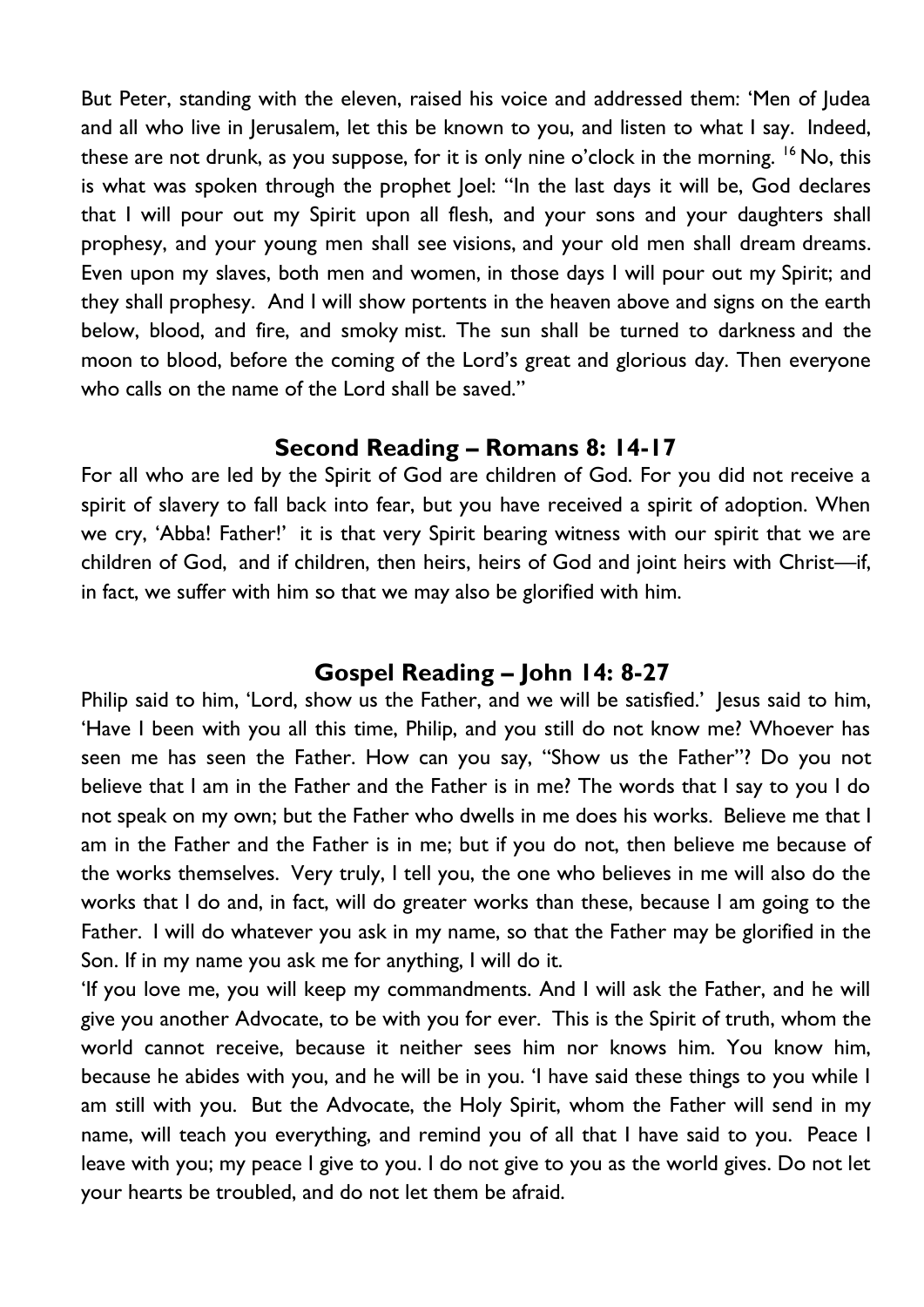#### **Post Communion Prayer**

Faithful God, who fulfilled the promises of Easter by sending us your Holy Spirit and opening to every race and nation the way of life eternal: open our lips by your Spirit, that every tongue may tell of your glory; through Jesus Christ our Lord.

**Please pray for all preparing for baptism and marriage, those who are sick or in hospital, and those who have died, and all who mourn.**

# **Church Diary**

#### **NEXT WEEK'S SERVICES**

**Monday** 9:15am Morning Prayer

**Monday** 10:30am Funeral Michael Paton RIP **Wednesday** 10am Holy Communion at LDSM Junior School

#### **Wednesday** 7:30pm BookBox

**Thursday** 10:30am Funeral Michael Powles RIP

## **Sunday 12th June 2022**

8am Holy Communion 10:15am Parish Communion 12 noon Baptism of Lily Johnston 6pm Evening Prayer

## **NEXT WEEK'S READINGS**

to help you prepare to worship next Sunday

**Proverbs 8: 1-4,22-31 | Romans 5: 1-5 | John 16: 12-15**